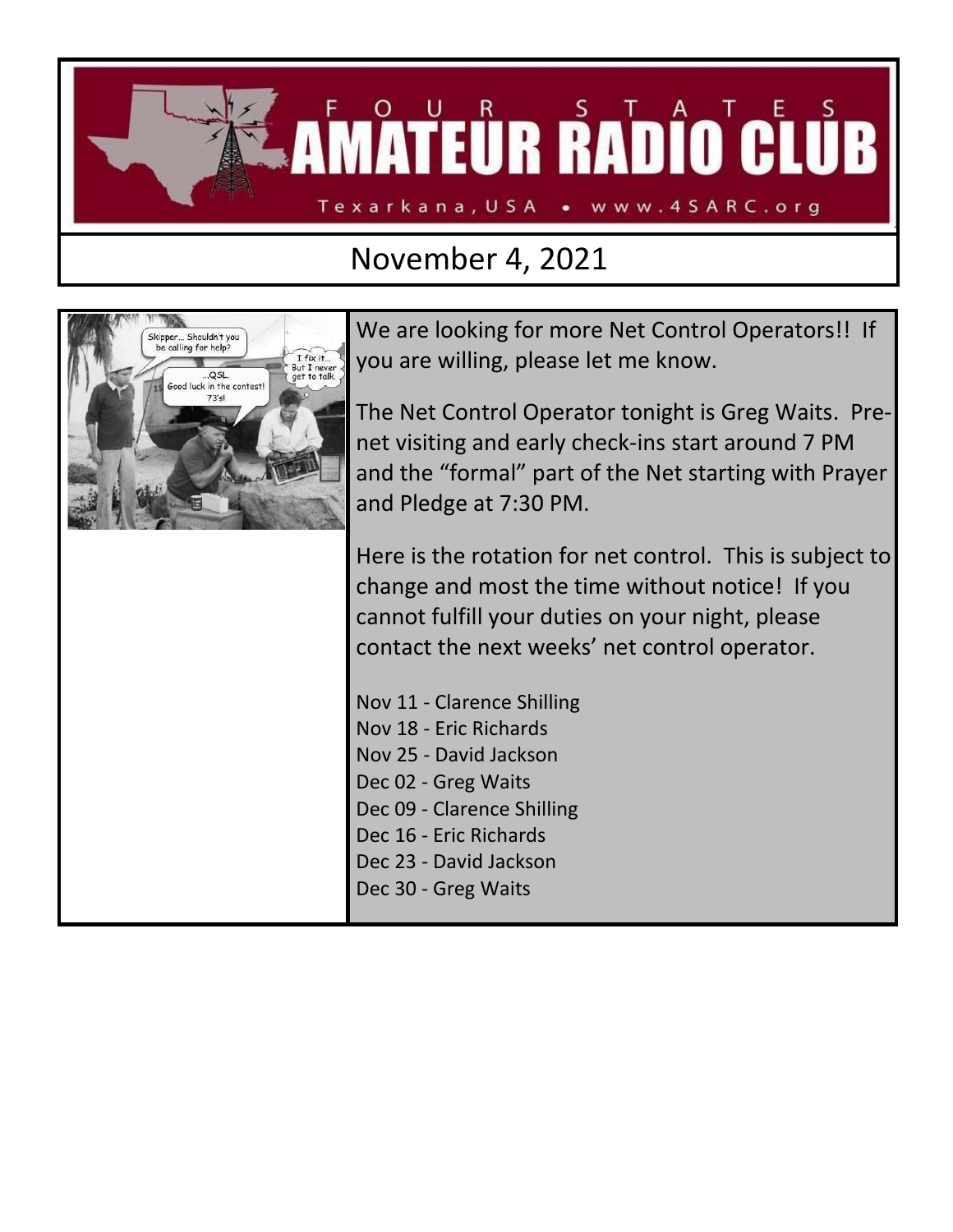|                           | <b>Willing To Serve</b><br>It's hard to imagine that it is time to elect officers.<br>Because of Covid, it has been 2 years since we had a<br>change of officers.<br>If you are Willing To Serve, please click here and<br>submit your name. This does not mean your elected.<br>It only means you are willing to serve. The election<br>will be held in either November or December.<br>Director, David Teague N5GTE, now silent key. |  |  |  |  |
|---------------------------|----------------------------------------------------------------------------------------------------------------------------------------------------------------------------------------------------------------------------------------------------------------------------------------------------------------------------------------------------------------------------------------------------------------------------------------|--|--|--|--|
|                           | Director, Clarence Shilling WB5BYV, term is ending<br>2021.<br>So far, we have received 3 notifications for Willing To<br>Serve.                                                                                                                                                                                                                                                                                                       |  |  |  |  |
| <b>MEETING</b><br>NOTICE! | <b>Meeting Notice!</b><br>The November 6th meeting will be held at Richmond<br>Road Baptist Church. The address is 5805 Richmond<br>Road, Texarkana, Texas. This is just past Big Jakes<br>BBQ on the left hand side. The meeting will begin at<br>9:30. Breakfast will NOT be served.                                                                                                                                                 |  |  |  |  |
|                           | Friday Morning breakfast at Johnny B's. They<br>now open at 6am!                                                                                                                                                                                                                                                                                                                                                                       |  |  |  |  |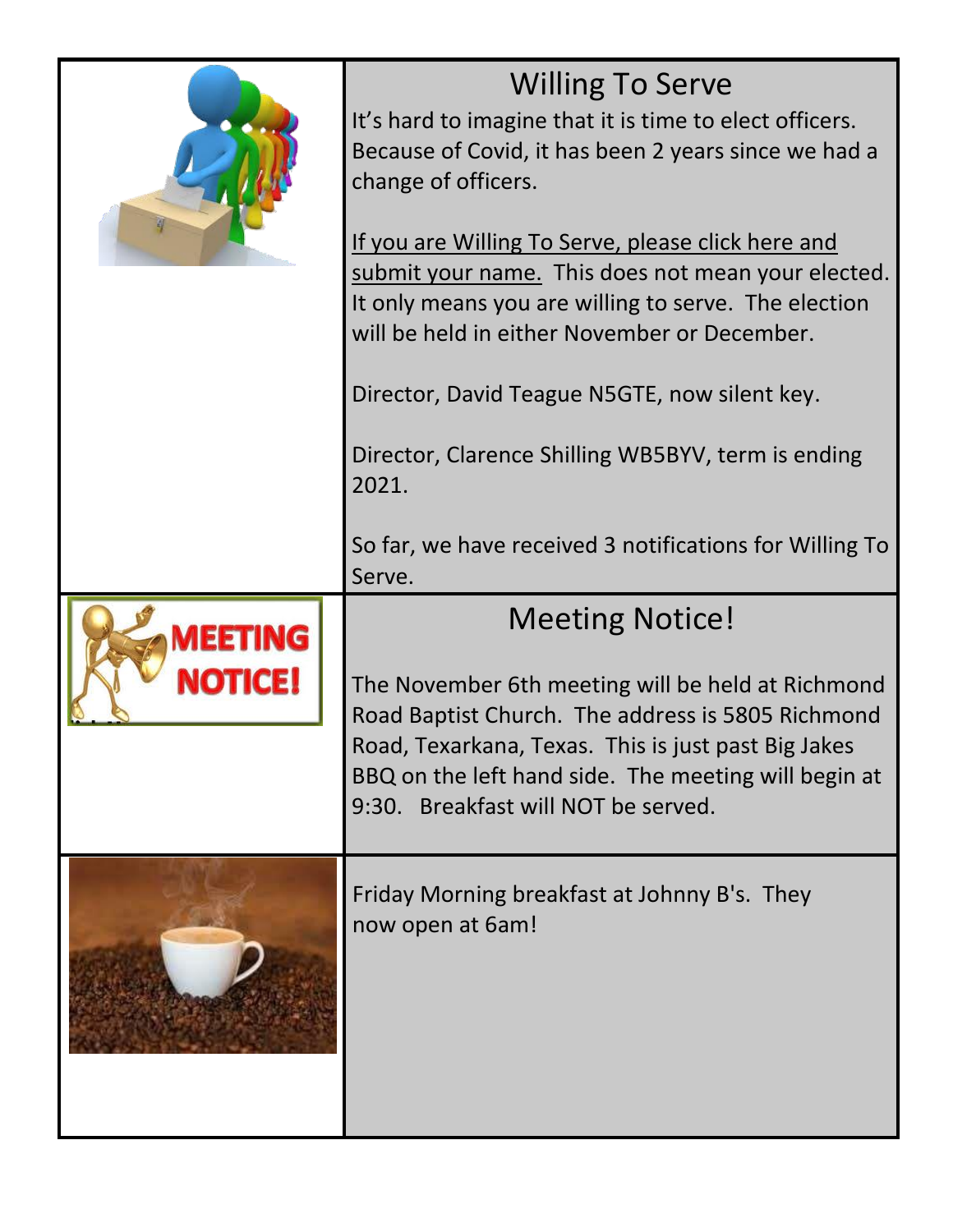| Change of<br><b>Address</b> | <b>Change of Address</b><br>If you need to change your address to comply with<br>FCC rules. There are two ways to do this. The<br>easiest is to do it online at FCC website. The link is<br><b>Common Amateur Filing Task: Changing Address   Federal</b><br>Communications Commission (fcc.gov). Follow the<br>instructions. |  |  |
|-----------------------------|-------------------------------------------------------------------------------------------------------------------------------------------------------------------------------------------------------------------------------------------------------------------------------------------------------------------------------|--|--|
|                             | The second way to fill out a 605 form and mail it in.<br>The link is<br>https://www.fcc.gov/file/19403/download. Mail the<br>form to:<br><b>FCC</b><br>1270 Fairfield Road<br>Gettysburg, PA 17325-7245                                                                                                                       |  |  |

|  | Ready for your Technician or upgrade to General, or<br>Extra?<br>Email us at exam@4sarc.org! It's that easy! |      |                           |                 |  |
|--|--------------------------------------------------------------------------------------------------------------|------|---------------------------|-----------------|--|
|  | <b>Got NET?</b>                                                                                              |      |                           |                 |  |
|  | Sunday                                                                                                       | 8:30 | Daingerfield              | 145.230 / 151.4 |  |
|  | Sunday                                                                                                       | 8:30 | D-Star                    | REF 77A         |  |
|  | Sunday                                                                                                       | 9:01 | Nashville                 | 147.045 / 107.2 |  |
|  | Monday                                                                                                       | 8:20 | Slow Scan TV 147.285 / 77 |                 |  |
|  | Tuesday                                                                                                      | 7:30 | D-Star                    | <b>REF 48B</b>  |  |
|  | Tuesday                                                                                                      | 8:00 | Atlanta                   | 145.390 / 100   |  |
|  | Wed day                                                                                                      | 8:30 | Longview                  | 147.340 / 136.5 |  |